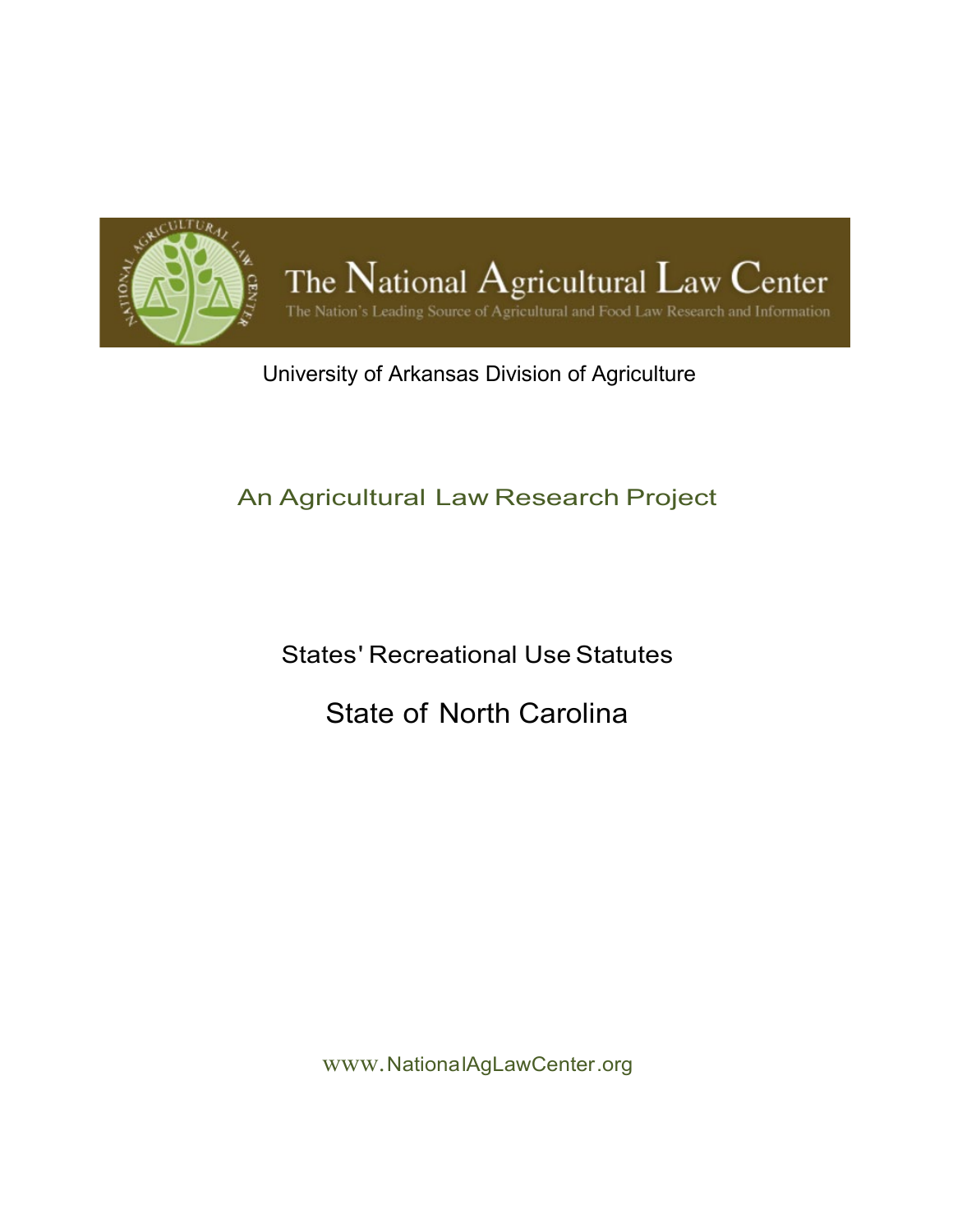

States' Recreational Use Statutes

## **STATE OF NORTH CAROLINA**



*Current through the end of the 2019 Regular Session of the General Assembly.*

## **§38A-1. Purpose**

The purpose of this Chapter is to encourage owners of land to make land and water areas available to the public at no cost for educational and recreational purposes by limiting the liability of the owner to persons entering the land for those purposes.

### **§38A-2. Definitions**

The following definitions shall apply throughout this Chapter, unless otherwise specified:

- (I) "Charge" means a price or fee asked for services,entertainment, recreation performed,or products offered forsale on land or in return for an invitation or permission to enter upon land,except as otherwise excluded in this Chapter.
- (2) "Educational purpose" means any activity undertaken as part of a formal or informal educational program, and viewing historical,natural, archaeological, or scientific sites.
- (3) "Land" means real property, land, and water, but does not mean a dwelling and the property immediately adjacent to and surrounding such dwelling that is generally used for activities associated with occupancy of the dwelling as a living space.
- (4) "Owner" mean s any individual or nongovernmental legal entity that has any fee, leasehold interest, or legal possession, and any employee or agent of such individual or nongovernmental legal entity.
- (5) "Recreational purpose" means any activity undertaken for recreation, exercise, education, relaxation, refreshment, diversion, or pleasure.